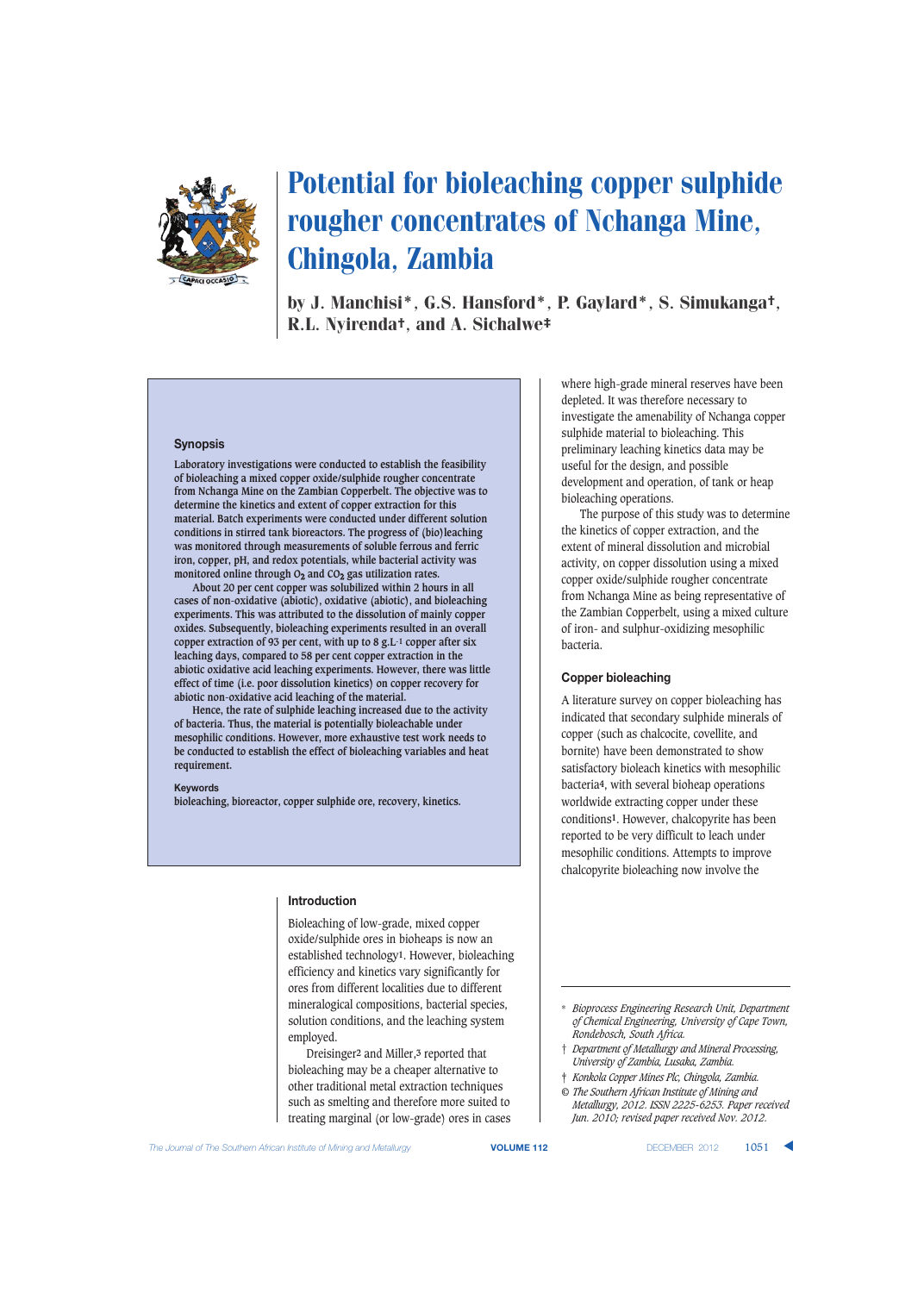application of controlled solution redox potentials, use of silver as a catalyst, and the application of thermophilic bioleaching to quickly and completely leach chalcopyrite**5,6**. A recent economic but non-bioleach hydrometallurgical system for the treatment of primary copper concentrates consisting predominantly of chalcopyrite is the GalvanoxTM Process**7**. In this process, galvanic activity between pyrite and chalcopyrite promotes rapid and complete chalcopyrite oxidation to give over 98 per cent copper recovery within 4 hours at 80°C. A brief summary of the electrochemistry of the process is given in Equations [1–3].

$$
CuFeS2(s) + 2Fe2(SO4)3(a) \rightarrow
$$
  
\n
$$
CuSO4(a) + 5FeSO4(a) + 2So(s)
$$
 [1]

Reaction [1] can be separated into anodic and cathodic half-cell reactions. The anodic half-cell reaction is:

$$
CuFeS_2 \to Cu^{2+} + Fe^{2+}2S^{\circ} + 4e^-
$$
 [2]

and the cathodic half-cell reaction is:

$$
4Fe^{3+} + 4e^- \to 4Fe^{2+}
$$
 [3]

Chalcocite is an important secondary sulphide of copper that is reported to leach through a two-stage mechanism. It is rapidly attacked by ferric iron during the first stage to give a CuS intermediate product, while the second stage proceeds more slowly. About half (50 per cent) of the copper in  $Cu<sub>2</sub>S$  is leached quickly, though a complete dissolution requires much longer times**8–10**. Under mesophilic conditions, high rates of copper extraction from chalcocite have been reported for low pulp densities of typically less than 5% w/v solids, pH 1.3–2.3, 25–40°C, and quite low ferric iron concentration**4,11,12**.

It is well established that the first-stage leaching of chalcocite occurs faster than the microbial ferrous iron oxidation rate and produces non-stoichiometric pseudo covellite, which reacts further rather slowly in the second stage to produce  $S^0$ ,  $Cu^{2+}$ , and  $Fe^{2+}$  ions as detailed below<sup>8,10,13</sup>. At the same time,  $Fe<sup>2+</sup>$  and  $S<sup>0</sup>$  are microbially oxidized to regenerate *Fe* 3+ and produce more acid respectively**14–17**.

First-stage leaching of chalcocite:

$$
Cu_2S + 1.6Fe^{3+} \rightarrow 1.6Fe^{2+} + 0.8Cu^{2+} + Cu_{1,2}S
$$
 [4]

Second stage leaching of chalcocite or pseudo covellite by ferric iron is given by

$$
Cu_{12}S + 2.4Fe^{3+} \rightarrow 2.4Fe^{2+} + 1.2Cu^{2+} + S^{\circ} \tag{5}
$$

$$
\text{Overall: } Cu_2S + 4Fe^{3+} \rightarrow \text{[6]}
$$

$$
4Fe^{2+} + 2Cu^{2+} + S^{o}
$$

$$
4Fe^{2+} + O_2 + 4H^+ \rightarrow [\text{bacteria}] \rightarrow
$$
  

$$
4Fe^{3+} + 2H_2O
$$
 [7]

$$
S^{\circ} + 3O_2 + 2H_2O \rightarrow [\text{bacteria}] \rightarrow
$$
  
4H<sup>+</sup> + 2SO<sub>4</sub><sup>2-</sup> [8]

#### *Microbial growth kinetics and O2 and CO2 gas uptake*

According to Roels**<sup>18</sup>** the biomass (*CH*1.8*O*0.5*N*0.2) uses *CO*<sup>2</sup> and *NH*<sup>4</sup> <sup>+</sup> as sources of carbon and nitrogen respectively for cell growth and maintenance. So the rate of bacterial growth,  $r_X$  (C-mol.L<sup>-1</sup>) is equal to the rate of carbon dioxide utilization,  $rCO<sub>2</sub>$ .

$$
r_x = rCO_2
$$
 and  $CO_2$ ,  $NH^+A$ ,  $H_2O \rightarrow$   
\n $CH_{1.8}O_{0.5}N_{0.2}$ . [9]

The biomass concentration in a batch at time *t* is calculated from integration of the measured carbon dioxide rate**14** through a computer program called 'Off-gas analyser' that continuously monitors and logs  $CO<sub>2</sub>$  utilization rates by microbes.

$$
C_{x,CO_2}(t) = C_x(0) + \int_0^t -r_{CO_2}dt
$$
 [10]

#### **Materials and methods**

#### *Mineral characterization*

The composite mineral samples were copper sulphide rougher concentrates provided by Nchanga Mine, Zambia. These samples were characterized in terms of particle size distribution (PSD) using a Malvern Mastersizer, chemical analysis was by atomic absorption spectrophotometer (AAS), while the mineralogical composition, distribution, and liberation characteristics were investigated using reflected light microscopy.

Chalcocite, at 15.27 weight per cent (wt%), was the major sulphide, followed by oxides of malachite (1.24 wt%), cuprite (1.67 wt%), and cupriferous micas (13.0 wt%). Chalcopyrite (1.53 wt%) also occurred in significant amounts. From elemental analysis the head grades were 16 per cent total copper, 7.01 per cent iron, and 9.51 per cent sulphur. Over 70 per cent of the particles were less than 38  $\mu$ m, with  $d_{50}$  being 16 µm. The liberation characteristics were fairly good except for chalcopyrite, where 17 per cent remained locked in the gangue minerals.

#### *Experimental procedure*

Several studies involving copper sulphides have been conducted in shake flask experiments where cell/microbial growth rates are often measured manually using such techniques as cell counts, protein analysis etc. Due to the relatively slow kinetics associated with shake flask experiments, low accuracy, and longer time requirements in the more common cell count technique, this study employed a stirred tank leaching method using off-gas analysis to enumerate microbial cells following the methods of Boon**14** and Breed**19**.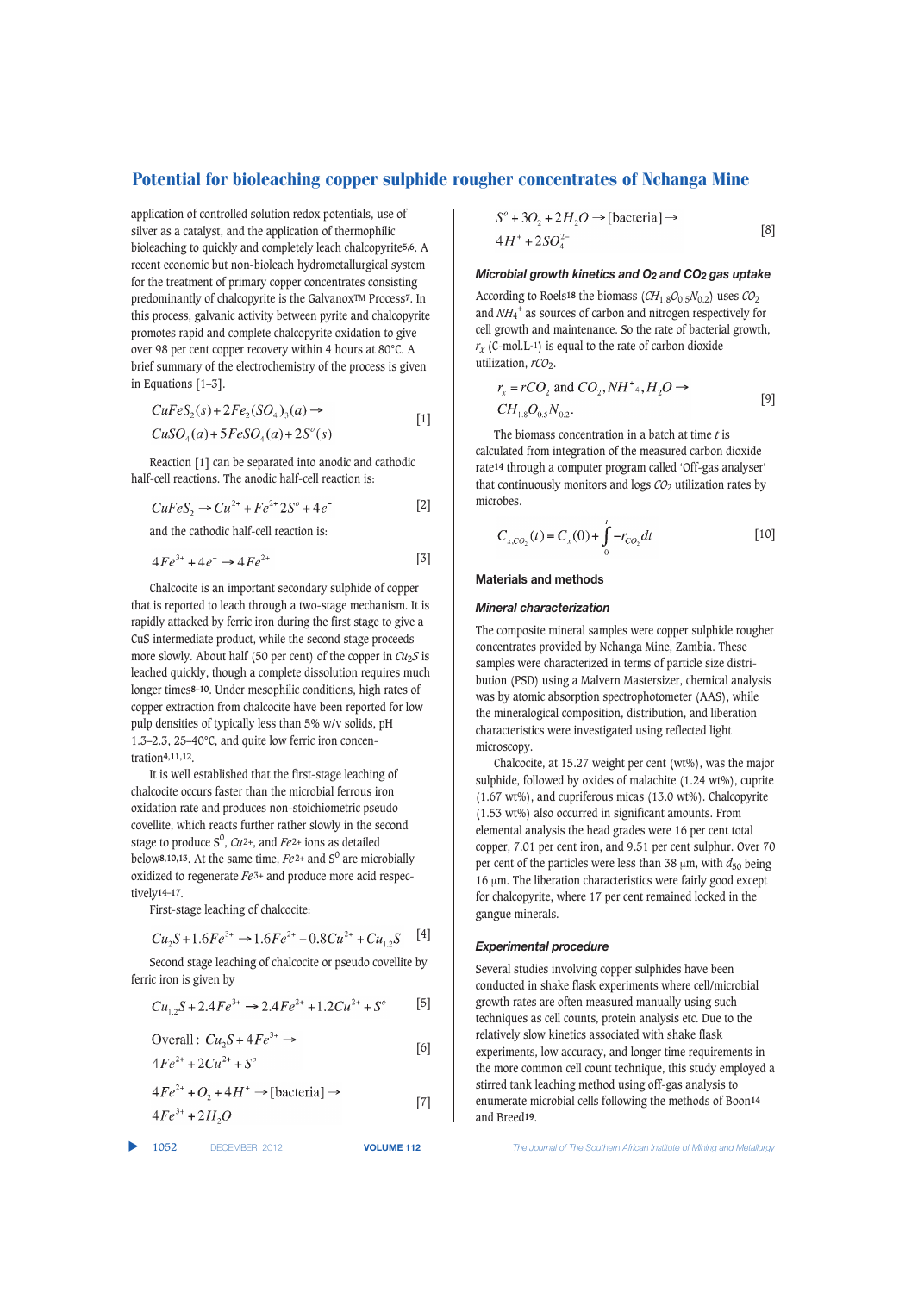In fact, reported bioleaching studies involving copper sulphide ores and/or minerals coupled to the off-gas for analysis of microbial growth are rather few, therefore it was necessary to conduct this study using the online off-gas technique as a faster alternative tool to enumerate microbial cells. Similar solution conditions to those of published studies involving shake flask experiments were therefore applied in this study to investigate the extent of copper extraction in stirred tank bioreactors.

## *Determination of acid consumption*

Since the concentrate contained mixed copper oxide/sulphide mineralization, it was necessary to determine acid requirement and acid soluble copper as a test prior to bioleaching. A batch stirred tank reactor was used with solids concentration of 5% w/v at pH 1.5, for which pH adjustments were done by the addition of sulphuric acid through a burette.

## *Batch culture, nutrients, and shake flask experiments*

Erlenmeyer flasks were used for growth and adaptation of bacteria in rotary shakers using a modified 9k (iron-free) basal salts growth medium with the ore as substrate at 5% w/v. Both the ore and glassware were sterilized separately by autoclaving at 121°C for 20 minutes. A mixed culture of iron- and sulphur-oxidizing, chemolithoautotrophic mesophilic bacteria, obtained from a University of Cape Town (UCT) laboratory stock culture, was used in the study.

The bacterial culture was grown in a modified 9k medium (i.e., mineral salt solution) with:  $(NH_4)_2SO_4$  (3.0 g.L<sup>-1</sup>), KCl (0.1 g.L-1), *K*2*HSO*<sup>4</sup> (0.5 g.L-1), *MgSO*4.7*H*2*O* (0.5 g.L-1), and  $Ca(NO<sub>3</sub>)<sub>2</sub>·4H<sub>2</sub>O$  (0.013 g.L<sup>-1</sup>). The pH was adjusted to 2.0. The flasks were then inoculated with the bacterial culture at 10% v/v using aseptic techniques, and incubated at 35°C with a shaker speed of 170 r.min-1. The microbial growth rates were monitored frequently by cell counts and subculturing until growth of about 108–109 cells per millilitre was observed.

## *Batch chemical and microbial leaching experiments*

These experiments were performed in a baffled, stirred, and aerated bioreactor (Figure 1) that was thermostated by an external water bath.  $O_2$  and  $CO_2$  contents in the dry off-gas and reference air were measured and monitored online using a data acquisition program.

The difference between reference and off-gas concentration was the microbial gas utilization rates, from which biomass concentration (C mole/litre) was calculated. Both microbial and chemical leaching experiments were conducted in the same reactor type and solution conditions, except that for the chemical leaching experiments the bacterial inoculum was replaced with an equivalent volume of sterile growth medium to make up 1 litre working volume.

Fifty (50) grams of mineral sample was added to the nutrient medium and the pH adjusted to the required value using sulphuric acid. The reactor was then inoculated with



**Figure 1—Stirred tank reactor (STR) with off-gas analyser**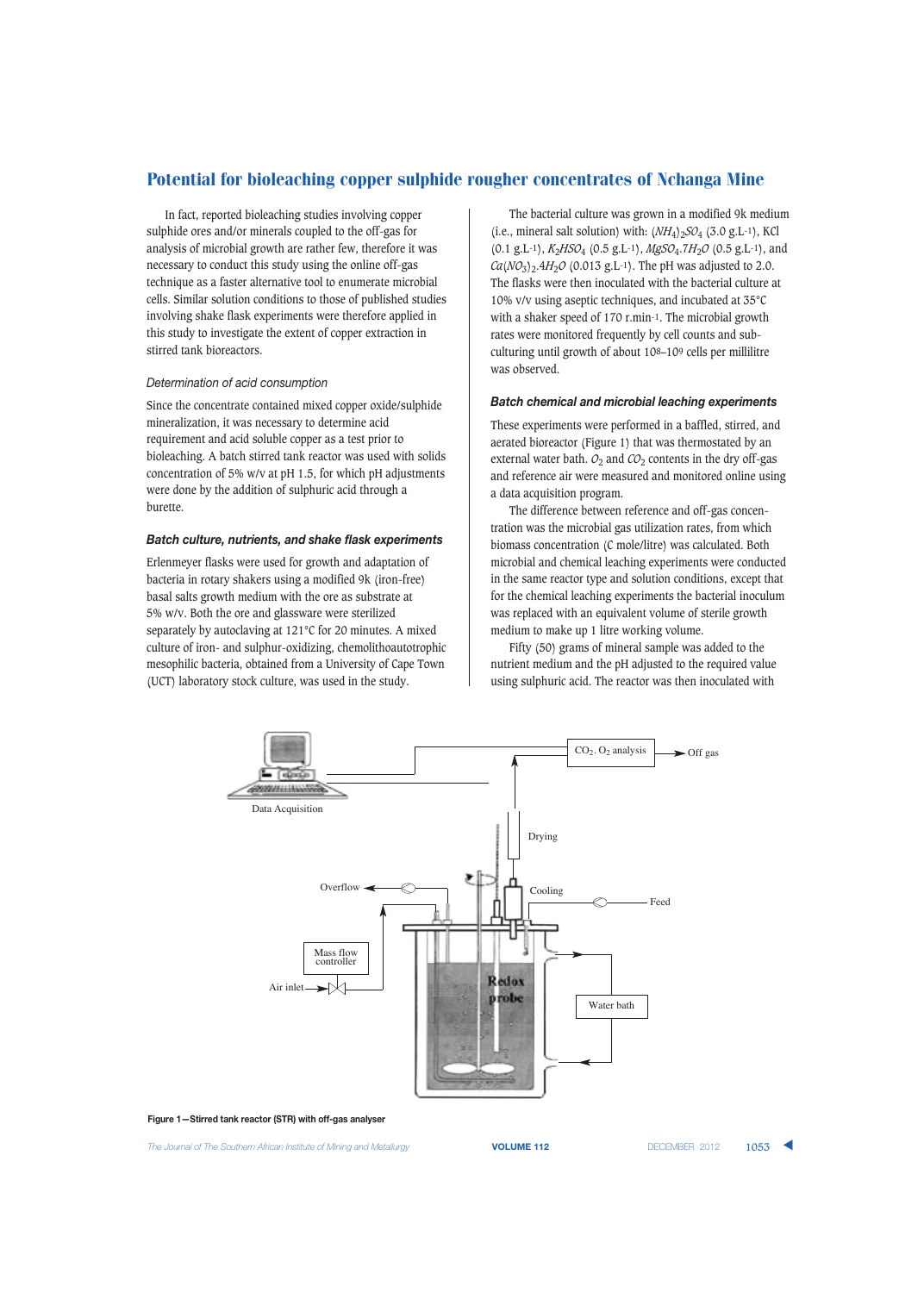100 ml of bacterial culture per 900 ml solution. When the pH was higher than the set value it was adjusted to this value by acid addition. If the pH was lower than required, a freely changing value was allowed to determine the acid-producing capacity of the bioleach system. If a constant pH was desired, it was manually controlled by the addition of either acid or base.

Daily 10 ml slurry samples were taken, filtered, and analysed for soluble species. The residues were digested to determine unleached copper and iron. Progress of bioleaching was monitored through measurements of [*Fe*<sup>2+</sup>], [*Fe*<sup>3+</sup>], [*Cu*2+], pH, and redox potential, while bacterial activity was monitored by  $CO<sub>2</sub>$  and  $O<sub>2</sub>$  utilization rates.

The redox potential was measured with a gel-filled Pt-Ag/AgCl combination redox probe. The pH values were measured by a combination probe using a Model 744 Metrohm pH meter filled with 3.0 M KCl. Copper and total iron concentrations were measured by AAS, while ferrous iron (*Fe* 2+) was determined by spectrophotometry using 1–10 phenanthroline  $(C_{12}H_8N_2H_2O)$  as an indicator and ammonium acetate (*NH*4*C*2*H*3*O*2) as a buffer solution. Ferrous (*Fe* 2+) iron was also determined by actual calculations from values of measured redox potentials, and total iron concentration using the Nernst equation**20** as shown in Equation [11]. The ferric (*Fe*<sup>3+</sup>) iron concentration was taken as the difference between total and ferrous iron contents  $\left(Fe^{\text{total}} = Fe^{2+} + Fe^{3+}\right).$ 

$$
E = E_O + \frac{RT}{nF} \ln \frac{[Fe^{3+}]}{[Fe^{2+}]};
$$
 Hence, 
$$
\frac{[Fe^{3+}]}{[Fe^{2+}]} = \exp \left(\frac{e - E_O}{Rt/nF}\right)
$$
 [11]

where  $E =$  potential of the solution (V),  $E_0 =$  standard potential of  $Fe^{3+}/Fe^{2+}$  couple (V),  $R =$  universal gas constant  $(J.K<sup>-1</sup>mol<sup>-1</sup>)$ , *T* = absolute temperature  $(K)$ , n = number of electrons transferred, *F* = Faraday's constant (kj.v-1 per equivalent),  $[Fe^{3+}]$ , and  $[Fe^{2+}]$  = molar concentration of ferric and ferrous ions respectively (mol.L-1)

Thus, the Nernst equation relates the solution potential to the free ferric and ferrous iron activities with ideal values of *Eo* and *RT*/*nF*. Hence, the redox probe was calibrated**<sup>20</sup>** at the applied experimental conditions in order to obtain these coefficients, *Eo* and *RT*/*nF*. Calibration Equation [12] at 35°C and pH 2.0 was:

$$
E = 26.405 \ln \frac{[Fe^{3+}]}{[Fe^{2+}]} + 473.33
$$
 [12]

Hence, at each redox potential value and total iron concentration, values of ferrous and ferric iron concentrations were calculated by the simplified set of Equations [13]:

$$
[Fe^{2+}] = \frac{[Fe]^{total}}{1 + \frac{[Fe^{3+}]}{[Fe^{2+}]} }
$$
 and 
$$
[Fe^{3+}] = \frac{[Fe]^{total} * [Fe^{3+}]}{1 + [Fe^{2+}]} [13]
$$

The calculations of percentage copper extraction were based on both soluble copper and leach residue assays. The use of leach residue assays was found to be more consistent and reliable. This procedure was adopted and used in the calculations (Equation [14]). Total iron dissolution was calculated similarly.

$$
\%Cu = \left(\frac{\%Cu_f^{t=0} - \%Cu_{res}^{t=t}}{\%Cu_f^{t=0}}\right) * 100\%
$$
 [14]

where %  $\mathcal{C}u_{\text{res}}^{\text{t=t}}$  = per cent copper in leached residue at any time *t* and %  $\mathcal{C}u_f^{t=0}$  = per cent copper in starting (feed) sample at time  $\tilde{t} = 0$ .

## *Abiotic oxidative and non-oxidative acid leaching experiments*

In line with the previous section, acid leach tests were conducted to determine acid consumption by oxide copper and gangue minerals. The extent of dissolution of acidsoluble copper was assessed through oxidative (with air) and non-oxidative (without air) leaching. The objective was to determine the extent of copper dissolution in the absence of bacteria.

#### *Microbial leaching*

The bioleaching experiments were conducted on both fresh rougher concentrate feeds and leach residues from nonoxidative acid leach experiments. Details of the procedure are given in the previous sections.

## **Results and discussion**

#### *Acid consumption*

It is expected that copper oxides, carbonates, silicates, and other alkaline gangue minerals rapidly consume acid to break down to different solution products**21**. Therefore, preliminary acid consumption tests were designed to approximate the quantitative acid requirement of rougher concentrates at the desired pH, and also to infer the extent of dissolution of acidsoluble copper and slow-leaching oxides and sulphides.

In the initially observed pH profiles, the acidity of the leaching system decreased, and this was attributed to chemical breakdown of both acid-soluble copper mineral phases and gangue (waste), as noted by Jansen and Taylor21. The bioleaching tests exhibited higher acid consumption rates, resulting in higher copper extractions than the abiotic oxidative acid leaching experiments. This may be due to additional acid-consuming reactions in bioleaching, such as microbial ferrous iron oxidation (Equation [7]). Acid demand was 150–300 kg and 150–240 kg per ton of ore for bioleaching and abiotic oxidative acid leaching tests respectively. Similar rates of acid consumption were reported for copper oxide leaching**22**.

▲

1054 DECEMBER 2012 **VOLUME 112** *The Journal of The Southern African Institute of Mining and Metallurgy*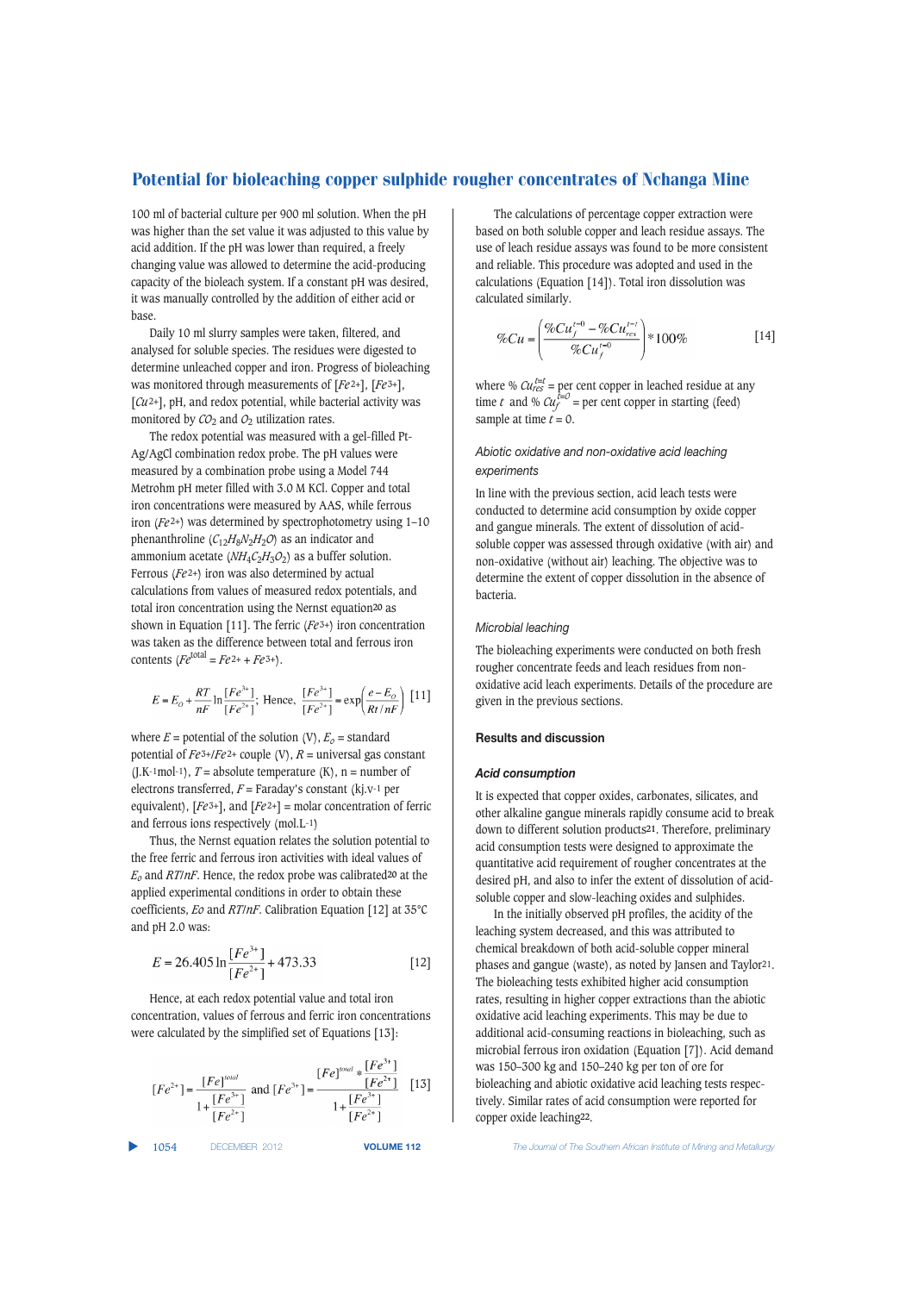## *Oxidative, non-oxidative, and microbial leaching*

In Figure 2, the abiotic non-oxidative acid leaching tests solubilized about 20 per cent copper after 50 hours, compared to 45 per cent copper dissolution in the oxidative leaching tests using air. The dissolution profile starts with complete acid dissolution of *CuO* and copper carbonates and dissolution of about half of the *Cu*<sub>2</sub>*O*<sup>22,23</sup>. Introduction of air (*O*2) probably leads to the complete dissolution of cuprite (which requires oxygen) and partial oxidation of chalcocite**24** to an overall 45 per cent copper extraction, since most other copper sulphides are relatively unaffected under these conditions**25**. The chemical leaching reaction mechanisms are given in Equations [15–21].

$$
CuO(\text{tenorite}) + 2H^+ \rightarrow Cu^{2+} + H_2O \tag{15}
$$

$$
2CuCO3.Cu(OH)2 (azurite) + 6H+ \rightarrow [16]
$$
  

$$
3Cu2+ + 2CO2 + 4H2O
$$

$$
CuCO3.Cu(OH), (malachite)+4H+\rightarrow
$$

$$
2Cu^{2+} + CO_2 + 3H_2O
$$
 [17]

$$
2Cu_2S \text{ (chalcocite)} + O_2 + 4H^+ \rightarrow
$$
  
 
$$
2CuS + 2Cu^{2+} + 2H_2O \qquad [18]
$$

Cuprite  $(Cu_2O)$  theoretically solubilizes only half of the copper (Equation [19]) while the other half is converted into metallic copper which subsequently undergoes dissolution in the presence of oxygen (Equation [20]).

$$
Cu_2O + 2H^+ \to Cu^{2+} + Cu^0 + H_2O
$$
 [19]

$$
2Cu + O_2 + 4H^+ \to 2Cu^{2+} + 2H_2O
$$
 [20]

Reaction [20] is a summation of two half-cell reactions:

$$
2Cu \to 2Cu^{2+} + 2e^{-}
$$
  
\n
$$
O_2 + 4H^+ + 4e^- \to 2H_2O
$$
\n[21]

In the bioleach system over 93 per cent of the copper was solubilized in 6 days relative to 58 per cent copper extraction in the abiotic oxidative acid leach (Figure 2). The low leach efficiency in acid leach tests was attributed to limited acid dissolution of copper sulphides. Thus, in the presence of bacteria the rate of sulphide oxidation is enhanced. The production of ferric iron from microbial ferrous iron oxidation (Equation [7]) leads to the ferric leaching of copper, pyrite and other sulphides to varying degrees, as given for *Cu*2*S* (Equations [4–8]), pyrite, and other sulphides (Equations [22–27])**17,26**.

Secondary copper sulphides are nearly completely bioleached with mesophilic bacteria**1,4,8,27**, resulting in the observed high copper extraction rates. The residual copper

might be attributed to chalcopyrite because this mineral has been reported to be very difficult (refractory) to leach with mesophiles**4,26,28,29**.

Chemical ferric oxidation of pyrite:

$$
FeS_2 + 14Fe^{3+} + 8H_2O \rightarrow
$$
  
15Fe<sup>2+</sup> + 16H<sup>+</sup> + 2SO<sub>4</sub><sup>2-</sup> [22]

Bacterial ferrous iron oxidation:

$$
4Fe^{2+} + O_2 + 4H^+ \rightarrow
$$
  
\n
$$
4Fe^{3+} + 2H_2O
$$
 (Equation[7])  
\nOverall:  
\n
$$
FeS_2 + 3.5O_2 + H_2O \rightarrow
$$
 [bacteria]

$$
\Rightarrow Fe^{2+} + 2H^+ + 2SO_4^{2-}
$$
 [23]

$$
Cu2S (chalocite) + 2Fe3+ \rightarrow
$$
  
\n
$$
Cu2+ + 2Fe2+ + CuS
$$
\n[24]

 $CuS$  (covellite) +  $2Fe^{3+}$   $\rightarrow Cu^{2+} + 2Fe^{2+} + S_0$  [25]

$$
CuFeS2 (chalcopyrite) + 4Fe3+ \rightarrow
$$
  
\n
$$
Cu2+ + 5Fe2+ + 2S0
$$
 [26]

$$
Cu5FeS4 (bornite) + 12Fe3+ \rightarrow
$$
  
\n
$$
5Cu2+ + 13Fe2+ + 4S0
$$
 [27]

Dew *et al.***4** reported the preferential order of mineral bioleaching with mesophile bacterial culture as *Cu*2*S* >  $Cu_5FeS_4 > CuS > FeS > ... > CuFeS_2$ .

The bioleaching of a pre-treated rougher concentrate (residue) from the non-oxidative acid leach experiment was observed to initially proceed slowly relative to the untreated ore, though eventually giving over 93 per cent copper



**Figure 2—Copper dissolution (%) plotted against time at pH 1.50, 35°C, and 50 g.L-1 solids loading in a stirred tank reactor (STR)**

**The Journal of The Southern African Institute of Mining and Metallurgy <b>VOLUME 112 VOLUME 112** DECEMBER 2012 **1055**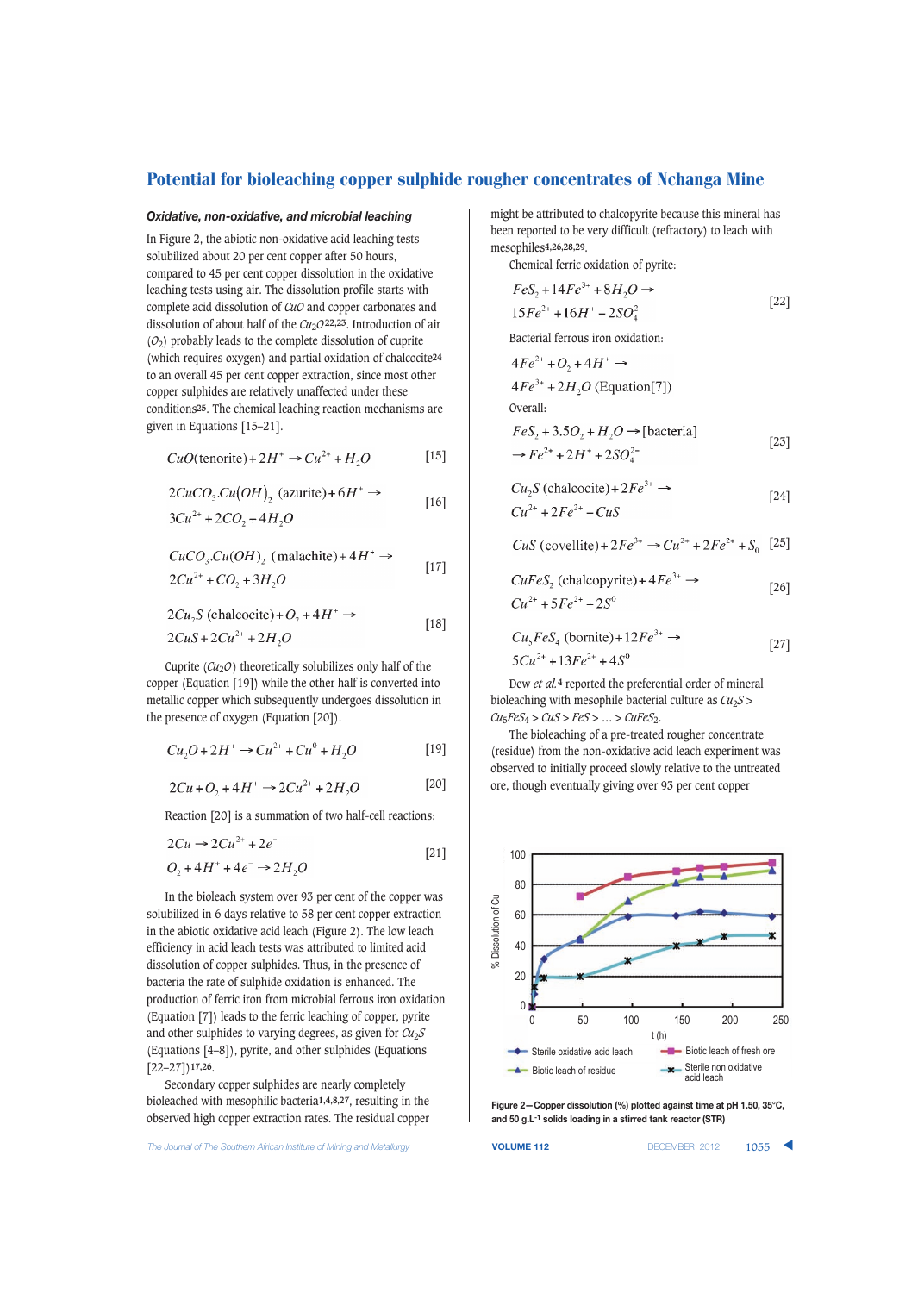extraction in both cases. This is because the leach residue probably did not contain acid-soluble copper oxides. Furthermore, the experimental copper dissolution data compared well with published laboratory bioleaching studies**4,8,10,11**. The consequence of these trends is that bioleaching of untreated ore may be preferable because of the faster oxidation kinetics.

#### *Variation of redox potential and ferrous/ferric iron*

The initially low redox potential values noted during the bacterial lag phase were probably due to the relatively fast reduction of ferric iron by chalcocite during the first stage of leaching. This was followed by onset of bacterial oxidation of ferrous iron, as reflected in the rapid increase of redox potential (Figures 3 and 4). However, the rate of mineral ferric consumption at the second stage is now much lower and the solution redox potential attains high values. Redox potentials are reflected by changes in the Fe3+/Fe2+ ratios of dissolved iron in the leach slurry reaching 690 mV (vs. Ag/AgCl) (Figure 3). The bacterial ferrous oxidation reaction is probably limited by a low ferrous iron concentration (Figures 3 and 4).

Also, the dissolution of pyrite (Equations [7], [22], and [23]) was significant only at high redox potentials from observed measurements of total soluble iron (Figure 5). Thus, it is likely that pyrite dissolution started after about 75 hours when the solution redox potential was above 550 mV (vs. Ag/AgCl) (Figure 5). It has been reported that pyrite dissolution occurs at high redox potential after considerable dissolution of secondary copper sulphides and to some extent chalcopyrite**30**.

Sulphur-oxidizing bacteria probably oxidized sulphur and/or reduced sulphur compounds to sulphuric acid (Equation [8]) since the pH was observed to decrease,



**Figure 3—Variation of redox potential and pH with time in bioleach tests at 35°C, pH 1.50, and 50 g.L-1 solids loading**

▲

indicating a bacterial activity after 3 days (Figure 6). It appears therefore that ferrous iron and sulphur compounds (and not chalcocite) are the substrates for bacteria. They regenerate ferric iron that subsequently oxidizes chalcocite and other sulphides. These results are consistent with literature data, confirming and recognizing the fact that the presence of bacteria increases the rate of leaching. The role of bacteria therefore is to provide acid and the ferric iron oxidant (through sulphur and ferrous iron oxidation) required for dissolution of copper oxides/carbonates and sulphides.

In Figures 7 and 8, the growth and activity of bacteria were dependent on ferrous iron concentration. Bacterial  $O<sub>2</sub>$ and  $CO<sub>2</sub>$  consumption rates were rapid and reached 2.0 mmol. L-1.h-1 and 0.131 mmol.L-1.h-1 respectively after 24 hours. The concentration of bacteria was a maximum in



**Figure 4—Variation of soluble iron and speciation in bioleach tests at 35°C, pH 1.50, and 50 g.L-1 solids loading**



**Figure 5—Variation of copper and iron concentrations for bioleaching of residue from non-oxidative acid leach tests at 35°C, pH 1.50, and 50 g.L-1 solids loading**

1056 DECEMBER 2012 **VOLUME 112** *The Journal of The Southern African Institute of Mining and Metallurgy*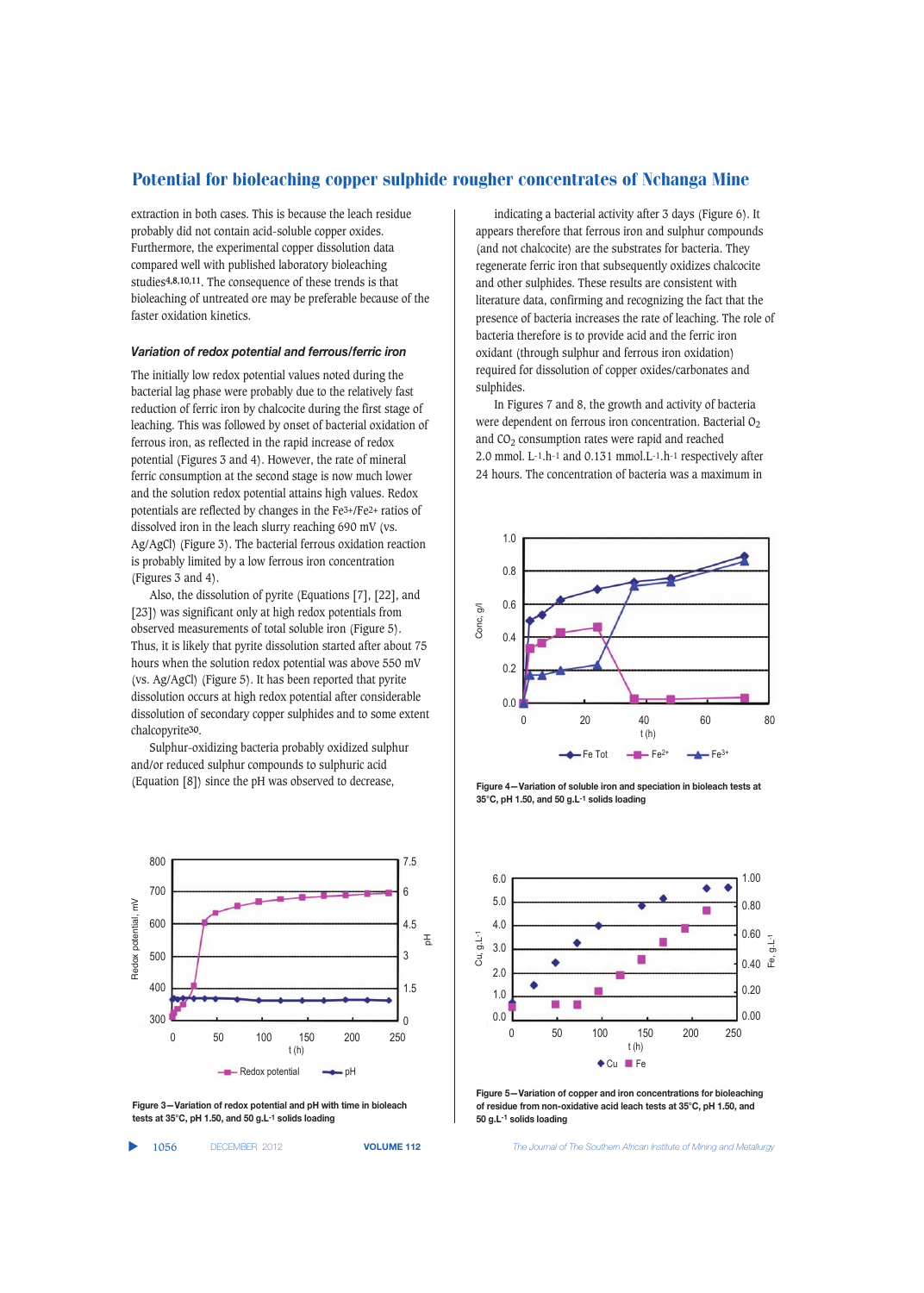the last phase at about 10.0 mmole carbon per litre, after which there was negligible rate of growth other than probably in maintenance terms.



**Figure 6—Variation of pH and redox potential for bioleaching residue from non-oxidative acid leach tests at 35°C, pH 1.50, and 50 g.L-1 solids loading**







**Figure 8–Variation of biomass concentration and CO<sub>2</sub> consumption rate plotted against time at 35°C, pH 1.50, and 50 g.L-1 solids concentration**

**The Journal of The Southern African Institute of Mining and Metallurgy <b>VOLUME 112 VOLUME 112 DECEMBER 2012 1057** 

# **Conclusions**

The leaching profile of this material progressed in a three phase sequence. In phase one, 20 per cent copper was abiotically leached in dilute acid without air (oxygen), corresponding to the chemical (acid) dissolution of copper oxides/carbonates. The second phase resulted in 40-60 per cent copper being abiotically and chemically extracted in the presence of air. The last phase involving bioleaching of largely copper sulphides resulted in over 93 per cent copper recovery, with up to 8.0 g.L-1 Cu after six leaching days. Hence, the material responded positively to bioleaching under mesophilic conditions as evidenced by high percentage copper dissolution and satisfactory microbial activity of up to 10.0 mmol carbon per litre bacterial population at the stationary phase. Thus, off-gas analysis is useful for calculating microbial growth rates and other kinetic parameters even in a multi-sulphide leaching system, as it has been done for single mineral substrates like pyrite and chalcopyrite**14**.

However, more exhaustive test work needs to be conducted to establish the effect of bioleaching variables and heat requirement. Further investigations in columns are needed to ascertain the leachability and scale-up of the present experimental data to a possible heap bioleaching operation. It is also proposed that a rigorous mathematical treatment of degree of reduction balances must be applied to a multi-substrate system such as this one in order to relate the rate of copper dissolution to bacterial  $O_2$  and  $CO_2$ consumption rates, as has been done for single (ferrous iron, sulphur, etc.) substrates by Boon**14**. One limitation in this study was the inability to determine the qualitative and quantitative mineralogical composition of the bioleach residues to fully interpret the bioleaching data.

#### **Acknowledgement**

The authors would like to thank University Science, Humanities and Engineering Partnerships in Africa (USHEPiA) in collaboration with the University of Cape Town (UCT), the University of Zambia (UNZA), and Konkola Copper Mines (KCM) plc for funding this research project.

#### **References**

- **1.** WATLING, H.R. The bioleaching of sulphide minerals with emphasis on copper sulphides - a review. *Hydrometallurgy*, vol. 84, no. 2, 2006. pp. 81–108.
- **2.** DREISINGER, D. Copper leaching from primary sulphides: options for biological and chemical extraction of copper. *Hydrometallurgy*, vol. 83, 2006. pp. 10–20.
- **3.** MILLER, P.C. The design and operating practice of bacterial oxidation plant using moderate thermophiles (the BacTech Process). *Biomining: Theory, Microbes and Industrial Processes*. Rawlings, D.E. (ed.). Springer, Berlin and Landes Bioscience, Austin, TX, 1997. pp. 81 -102.